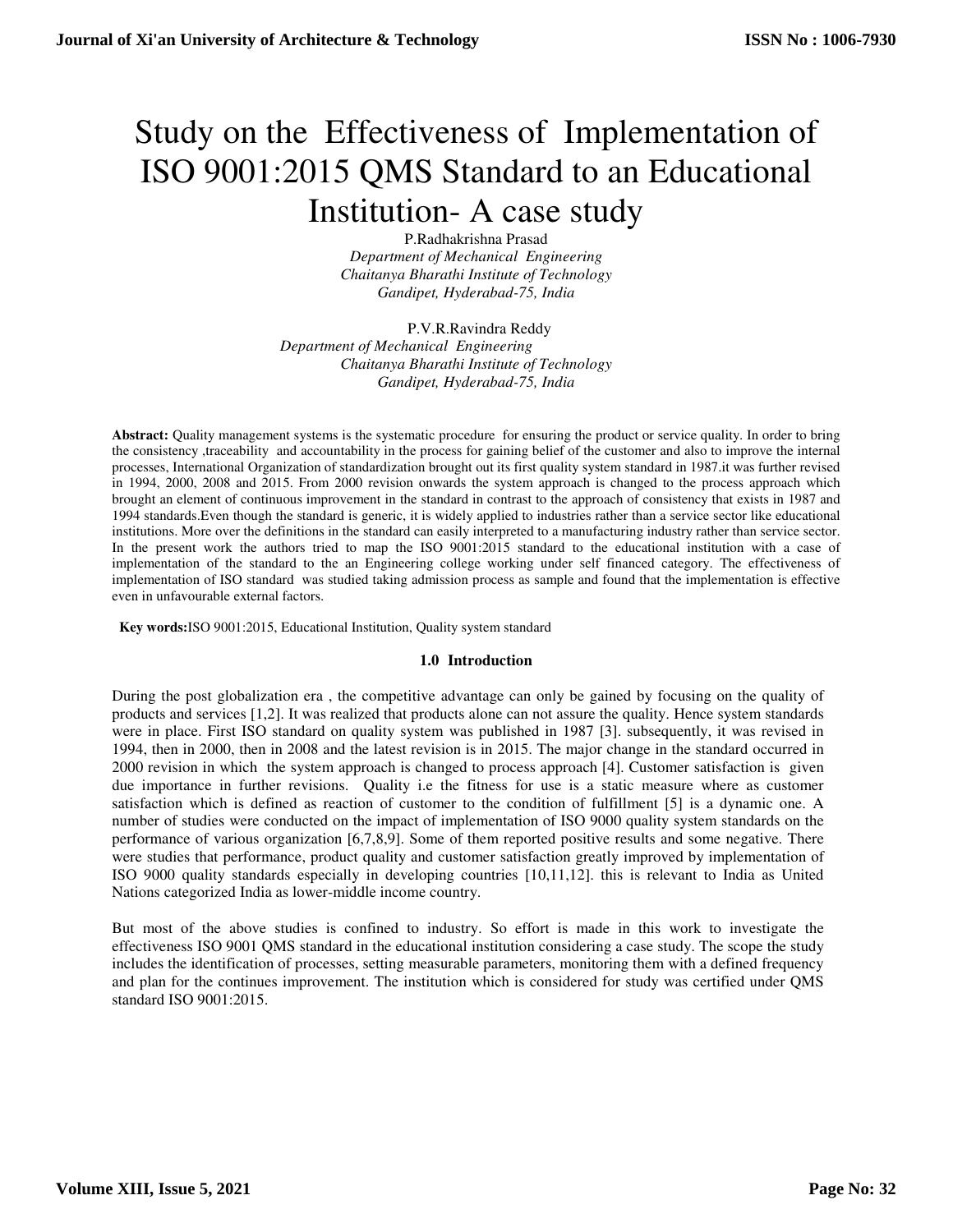## **2.0 Identification of processes**

As clause 4.1 of ISO 9001:2015 describes the process approach, the processes are identified, measurable parameters are set, the frequency of measurement was decided and the responsibility for each process is assigned. Table 1 gives a few of the processes identified.

|                |  |  |  |  |  | Table 1: A few Processes of the system along with measurable parameters, measuring frequency and |  |  |
|----------------|--|--|--|--|--|--------------------------------------------------------------------------------------------------|--|--|
| responsibility |  |  |  |  |  |                                                                                                  |  |  |

| S.             | <b>Process</b>        | <b>Measurable</b>              | <b>Frequency</b> | <b>Responsibility</b> |  |  |
|----------------|-----------------------|--------------------------------|------------------|-----------------------|--|--|
| N <sub>0</sub> |                       | parameters                     |                  |                       |  |  |
| 1.             | Admission of students | 1. First rank                  | Yearly           | of<br>Head<br>the     |  |  |
|                |                       | 2. Last Rank                   |                  | department            |  |  |
| 2.             | Teaching and Learning | 1. No. of students passed      | Semester         | of<br>Head<br>the     |  |  |
|                |                       | 2. No. of first classes        |                  | department            |  |  |
|                |                       | 3. No. of distinctions         |                  |                       |  |  |
| 3.             | Customer complaints   | 1. No of complaints received   | Semester         | of<br>Head<br>the     |  |  |
|                |                       | 2. No. of complaints addressed |                  | department            |  |  |
|                |                       | 3. No. Of complaints discarded |                  |                       |  |  |
| 4.             | Training              | 1. No of training programs     | Yearly           | of<br>Head<br>the     |  |  |
|                |                       | conducted by the department    |                  | department            |  |  |
|                |                       | 2. No. of training programmes  |                  |                       |  |  |
|                |                       | attended by the faculty        |                  |                       |  |  |
| 6.             | Research and          | 1. No of<br>sponsored research | Yearly           | Head<br>of<br>the     |  |  |
|                | consultancy           | projects                       |                  | department            |  |  |
|                |                       | 2. Total<br>Research<br>grant  |                  |                       |  |  |
|                |                       | received                       |                  |                       |  |  |
|                |                       | 3. Total amount of consultancy |                  |                       |  |  |
|                |                       | earned                         |                  |                       |  |  |
| 7.             | Library utilization   | 1. No students' visits to the  | Semester         | Library               |  |  |
|                |                       | library                        |                  |                       |  |  |
|                |                       | 2. No of faculty visits to the |                  |                       |  |  |
|                |                       | library                        |                  |                       |  |  |

The measurable parameters were measured the deviations were identified and corrective  $\&$  preventive actions were taken and the performance of the processes were studied for the last five years i.e. for the academic years 2016-17, 2017-18, 2018-19, 2019-20 and 2020-21. Department of Mechanical Engineering is taken as the sample for the study of process performance.

### **3.0 Results and Discussion**

For the admission into Engineering colleges Govt. of Telangana conducts the competitive examination TSEAMCET. Students opt for the college and the programme based on their interest and the EAMCET convener allots the seats based on the rank obtained by the students. So the first rank and the last rank admitted indicate the interest of the students on the institution. So conveys about the popularity of the institution. It depends on the brand value of the institute and its current performance.

The first and last rank of the students were obtained from a website [14] and plotted in Figure 1. Even though the best ranks were admitted in the institution under consideration, in management review meeting it was discussed to improve it further. Regarding that some steps were taken in the year 2016 such as improving the website, publishing the achievements in college magazine, displaying the department achievements in the department etc. The considerable decrease in the last rank 2017 may be attributed to these efforts. But in the years 2018, 2019 and 2020 there is a slight deterioration in the input quality. It was thought that the deterioration may be due to external factors. The external factors identified were the increase in demand of software courses and the reduction of students interest in the core branches. To ascertain the same the immediate next competitor's data is taken and anlaysed. The same are plotted in Fig 2 and Fig 3.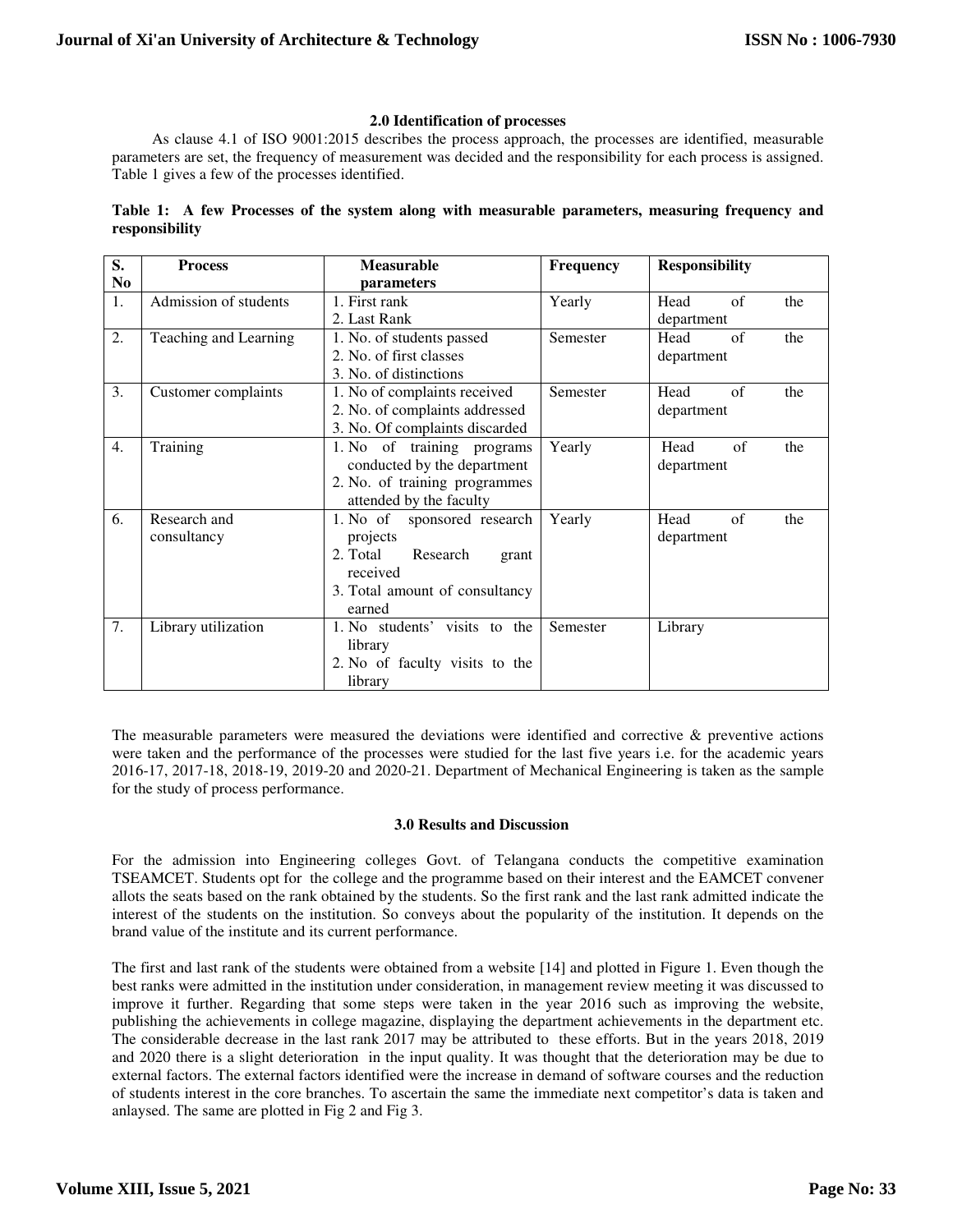

**Fig 1: First and the last ranks admitted in the programme of the study considered**



**Fig 2: Comparison of first rank in the institution of study and its immediate next competitor** 



**Fig 3: Comparison of last rank in the institution of study and its immediate next competitor**